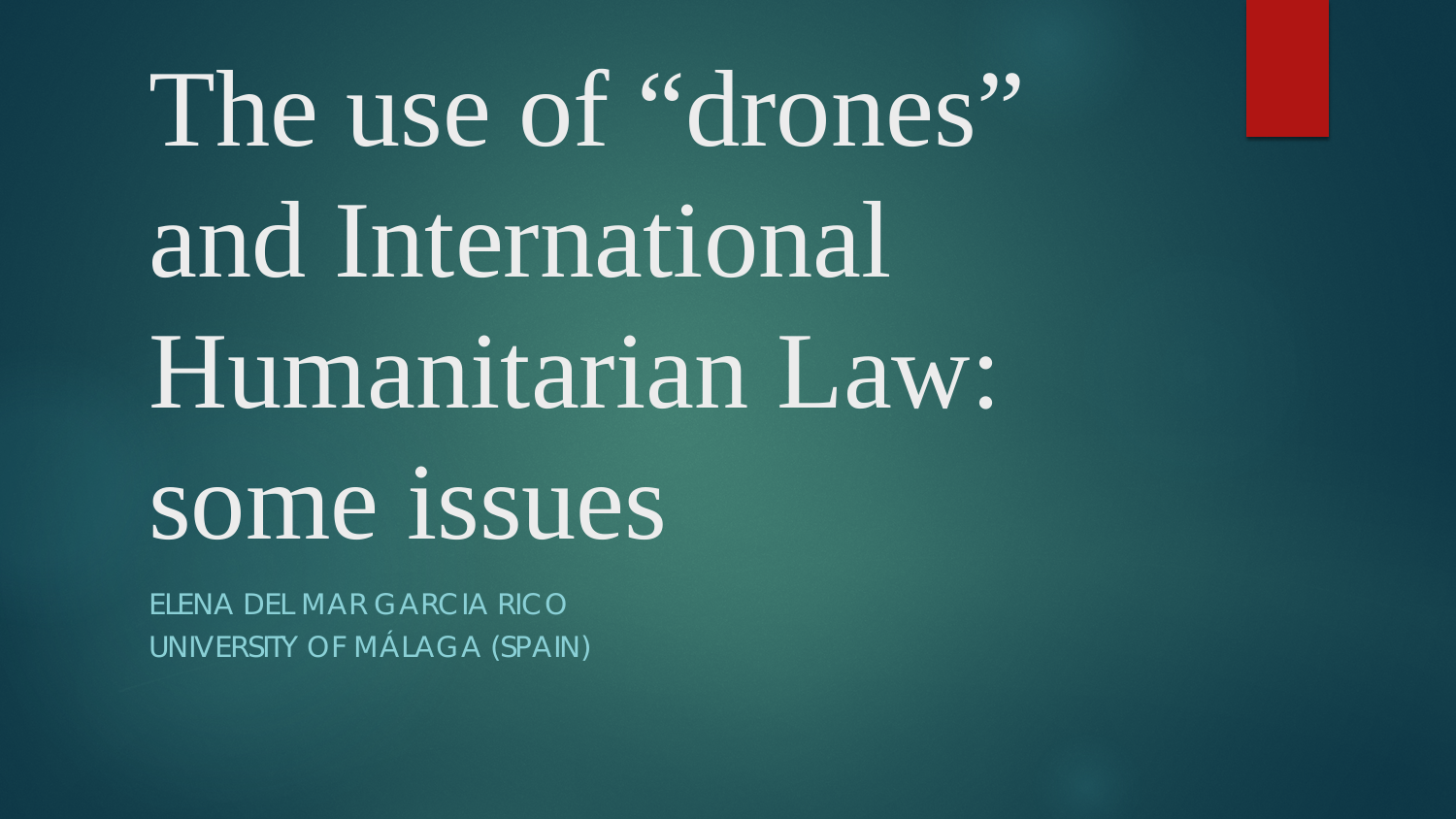### Aspects to be considered

**Introduction** 

lawfulness of armed drones as such

International Humanitarian Law and armed drones

• The extraterritorial use of drones and International Humanitarian Law

**Concluding remarks**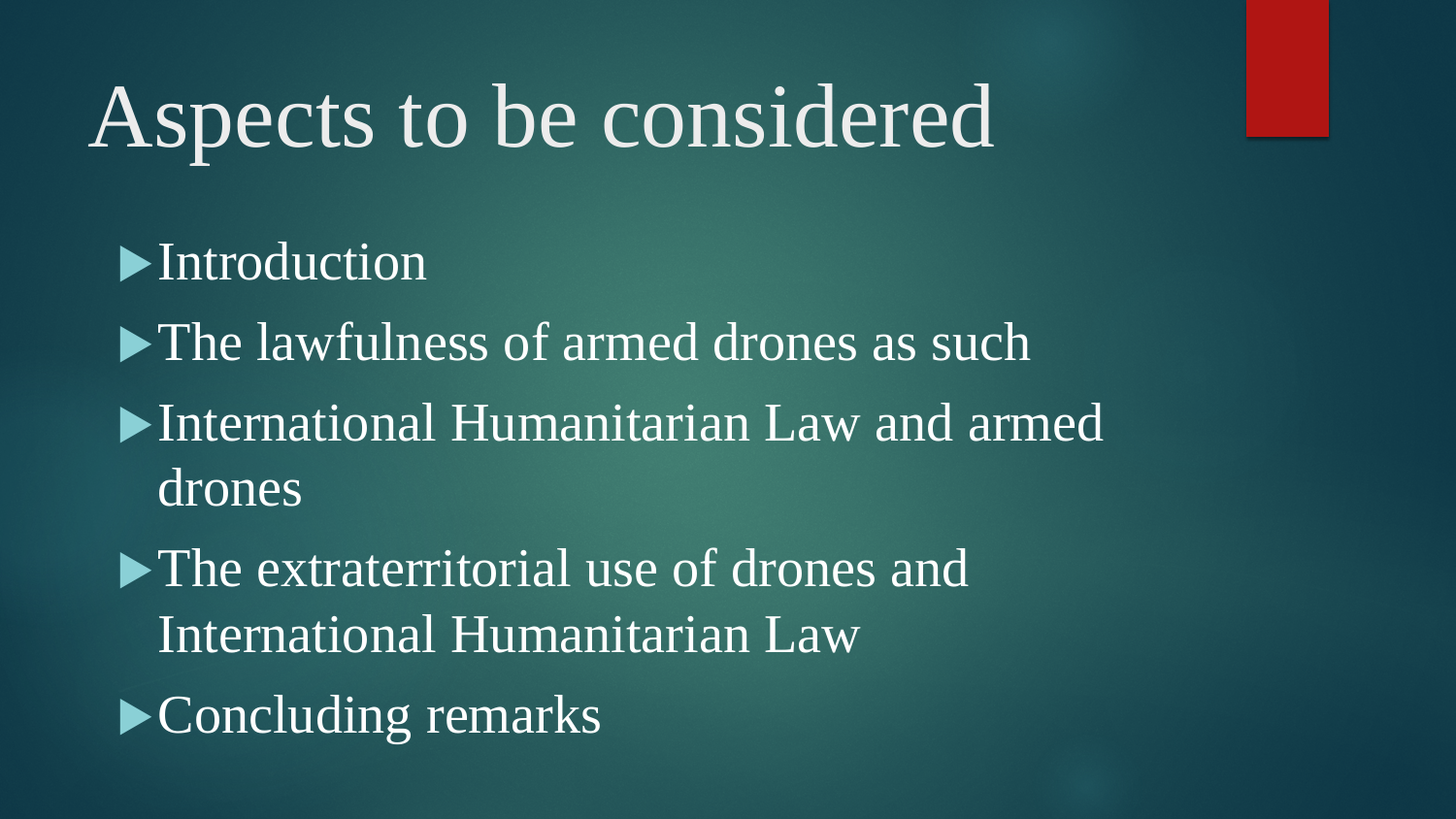### Armed drones…

Will be analyzed from the perspective of International Humanitarian Law (not domestic law)…as a means of warfare

• This research will be focus on the legal implications of the use of drones in compliance with International Humanitarian Law (*jus in bello* or international law applicable in situations of armed conflicts)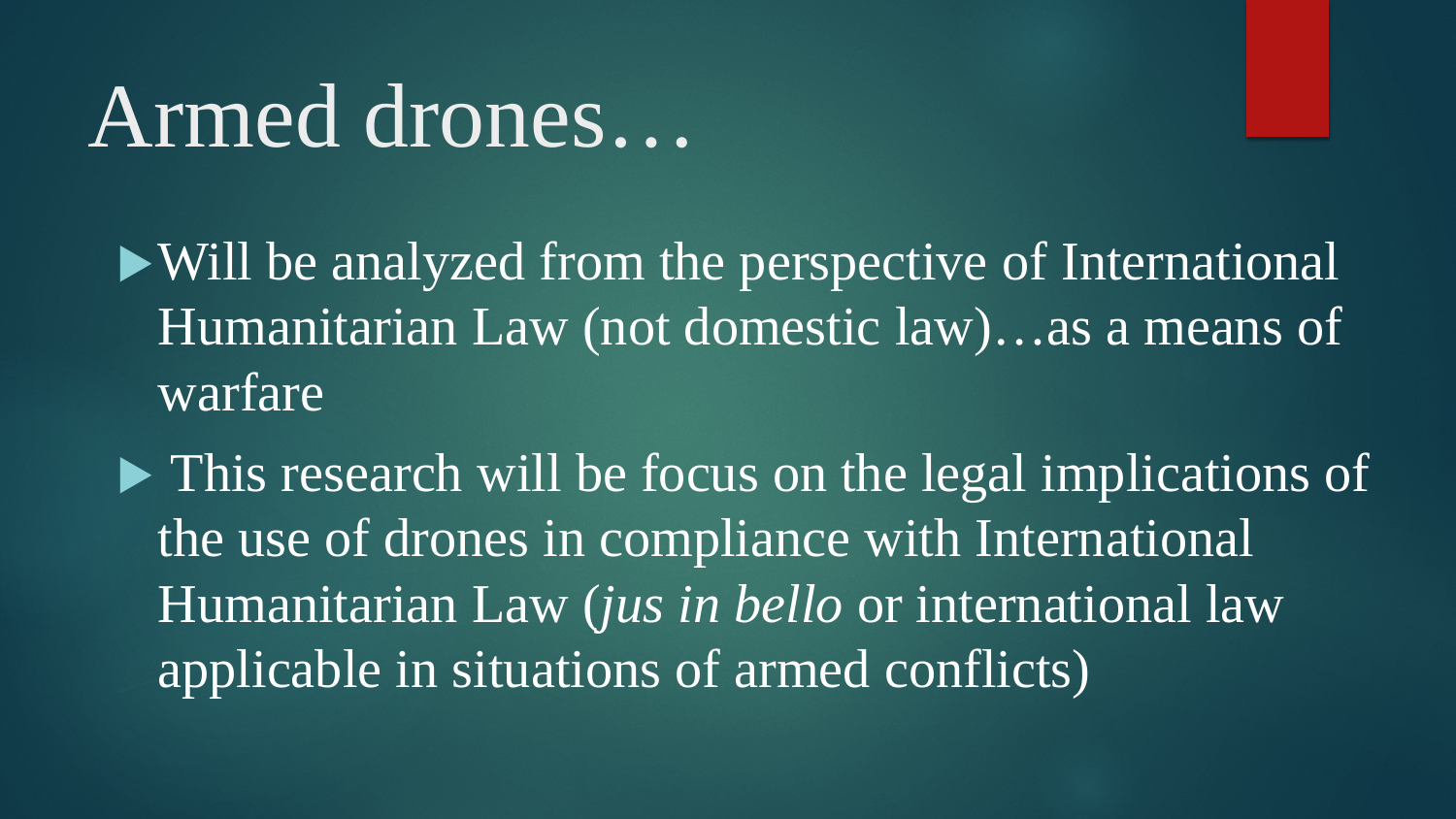#### The lawfulness of drones as such

- $\triangleright$  The use or armed drones is not prohibited as such by any international treaty
- Drones are not incapable of being used in a way that would comply with the customary rule of prohibition on using means or methods of warfare that are of a nature to cost unnecessary suffering.
- As a consequence, drones are not a weapon platform especifically prohibited by any international treaty or by customary law.
- With an exception: fire prohibited weapons from armed drones.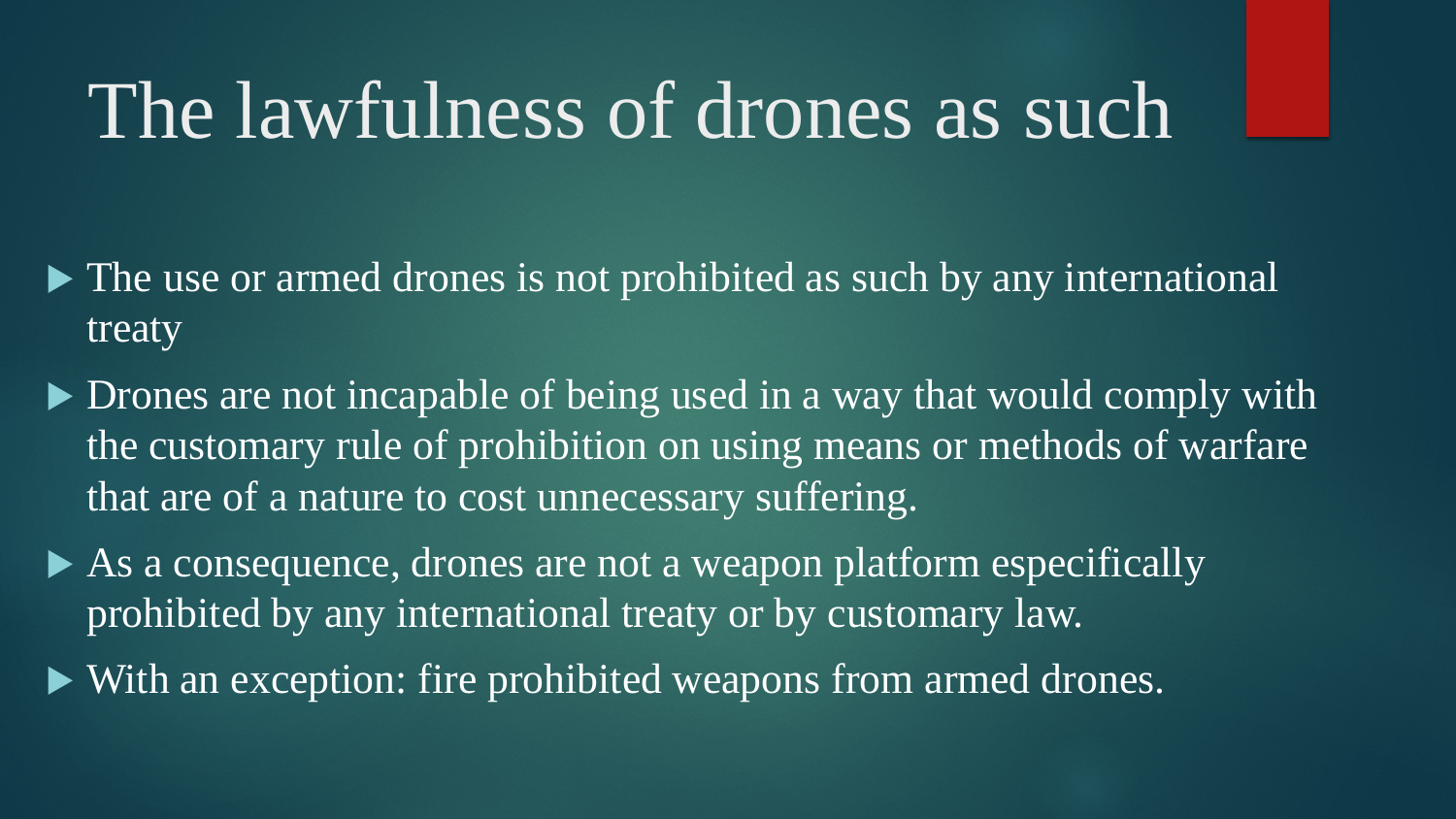### International Humanitarian Law and armed drones

- ▶ Drones strikes during armed conflict are regulated by International Humanitarian Law.
- These customary rules are:
	- Principle of distinction between lawful military objectives and civilian objects.
	- **Proportionality Principle.**
	- **Precautions in attack.**

These principles will be applied in armed conflicts and armed drones must comply with the aforementioned rules.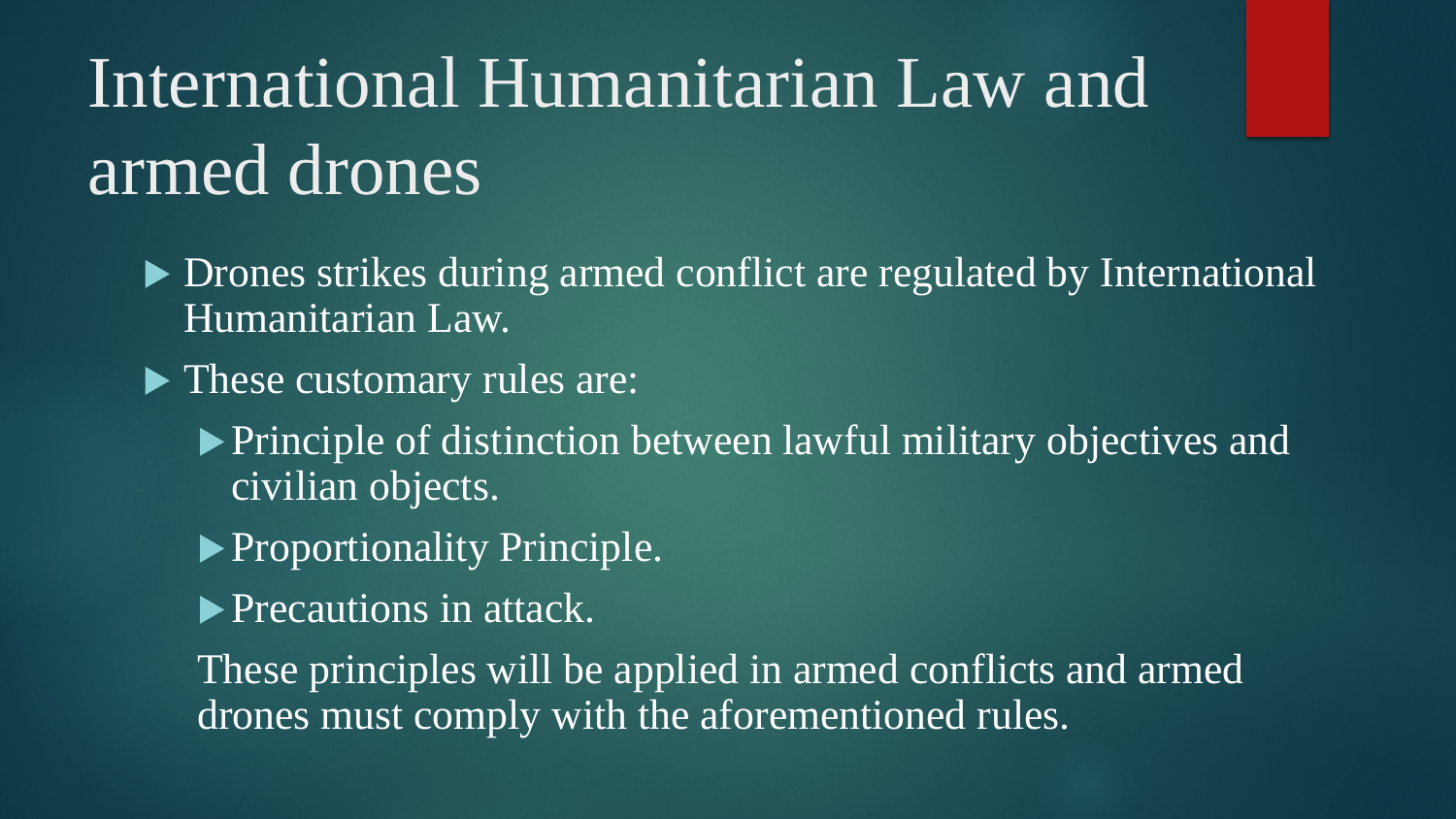#### International Humanitarian Law and armed drones

 As pointed out by International Court of Justice in the "Advisory Opinion on The Legality of tne Threat or Use of Nuclear Weapons" in 1996,

*"these principles applies to all forms of warfare and to all kinds of weapons, those of the past, those of the present and those of the future"*

 $\blacktriangleright$  These principles and rules will be applied in armed conflicts and to new weapons as armed drones

▶ Armed drones must comply with these rules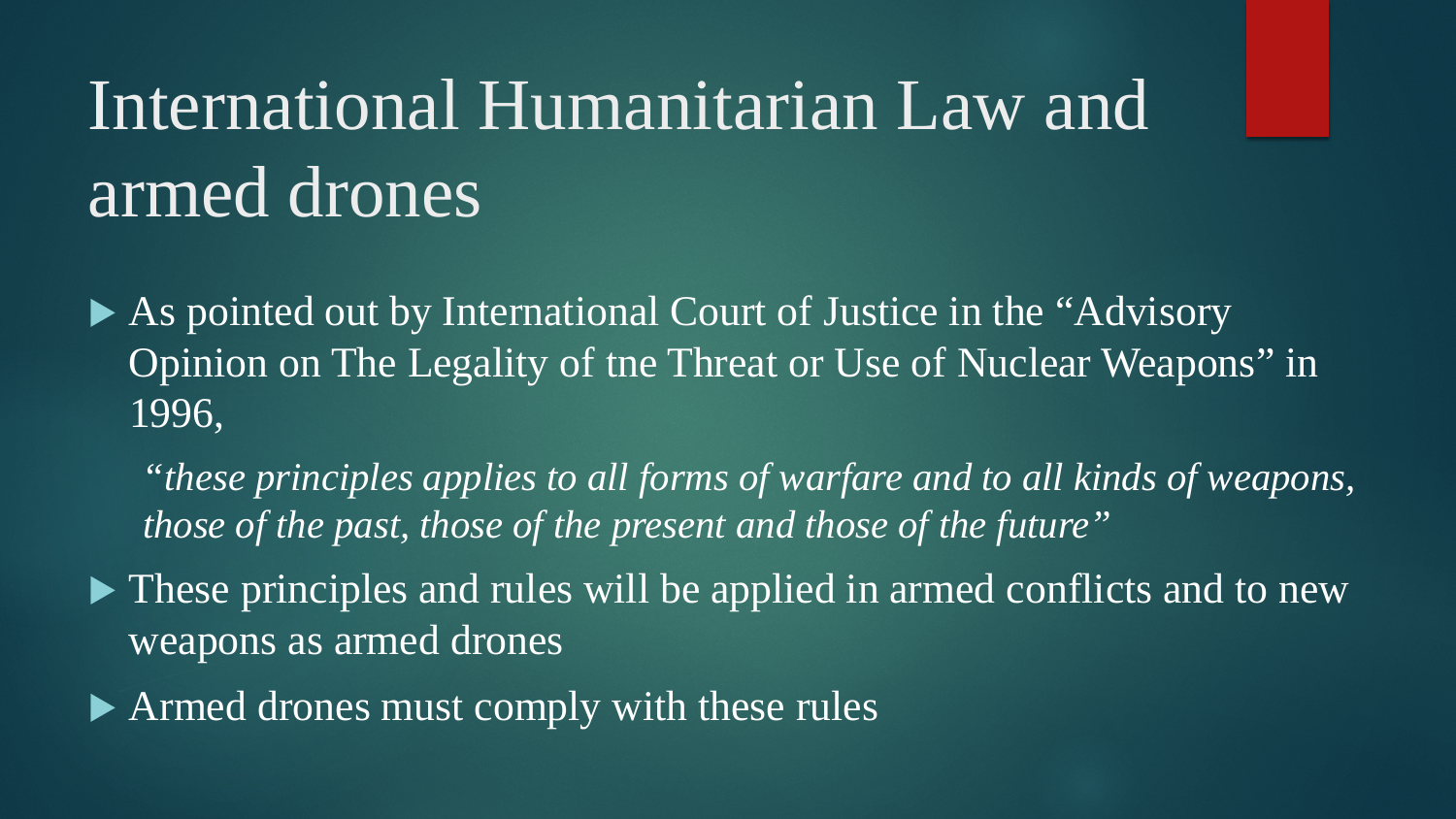### The extraterritorial use of drones and International Humanitarian Law

- Controversy concerning the lawfulness of the use of armed drones by States or non-State actors for the extraterritorial targeting of persons within an armed conflict.
- This question must be addressed from the perspective ot the territorial scope of armed conflict (and therefore International Humanitarian Law) to this situation.
- This analysis requires for first step to determine that an armed conflicts exists (assesment of the facts on the ground)
- Next step in our study: classification of this conflict
	- **International armed conflict**
	- Non-international armed conflict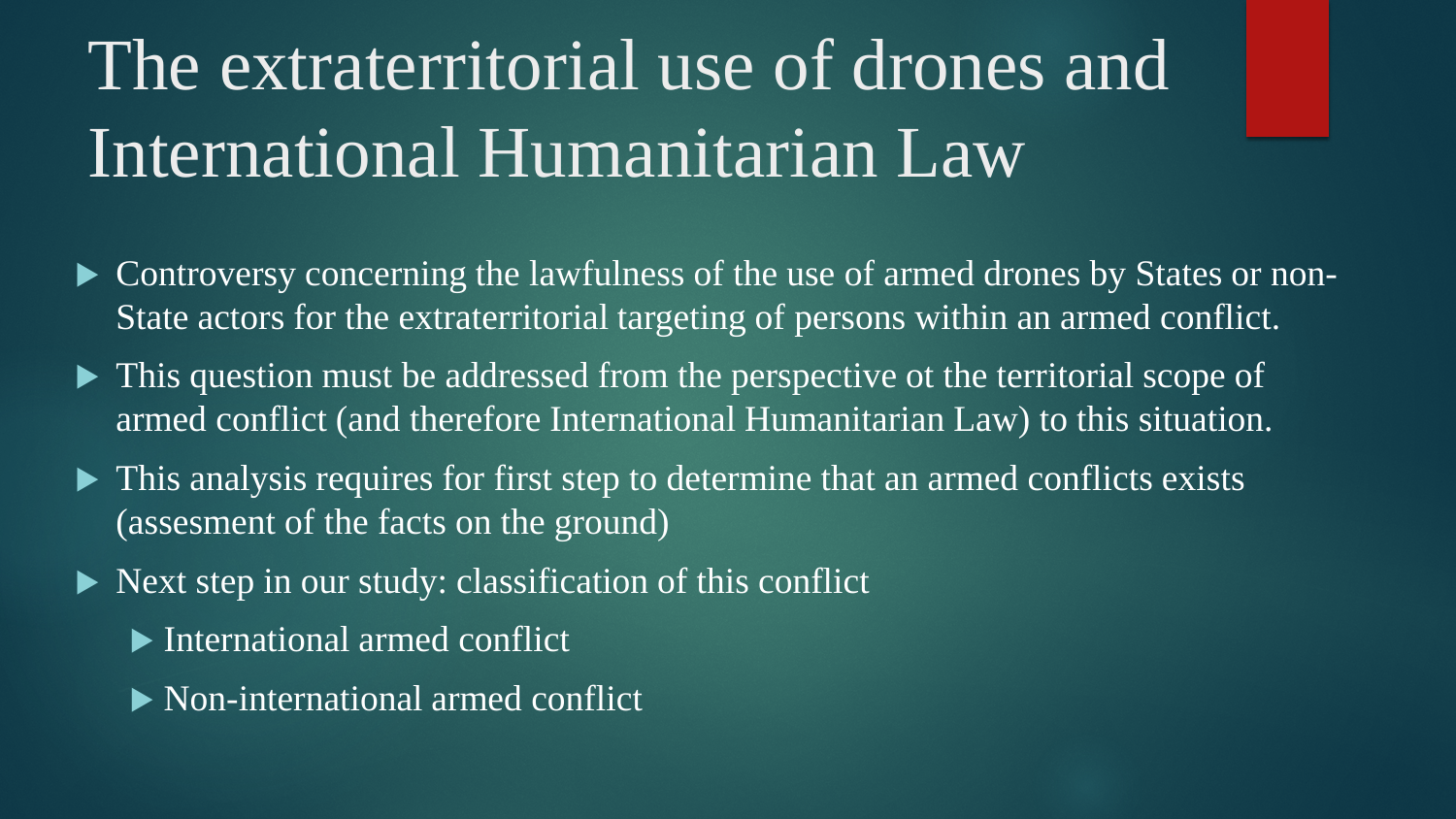The extraterritorial use of drones in an international armed conflict

- International Humanitarian Law applies to the entire territories of the States involved in such a conflict
- $\blacktriangleright$  Military operations by armed drones may not be extended to the territory of neutral States (inviolability of their territory)
- Under the Law of Neutrality, targeting by armed drones members of the oppositing side's armed forces in neutral's territory *does not allow*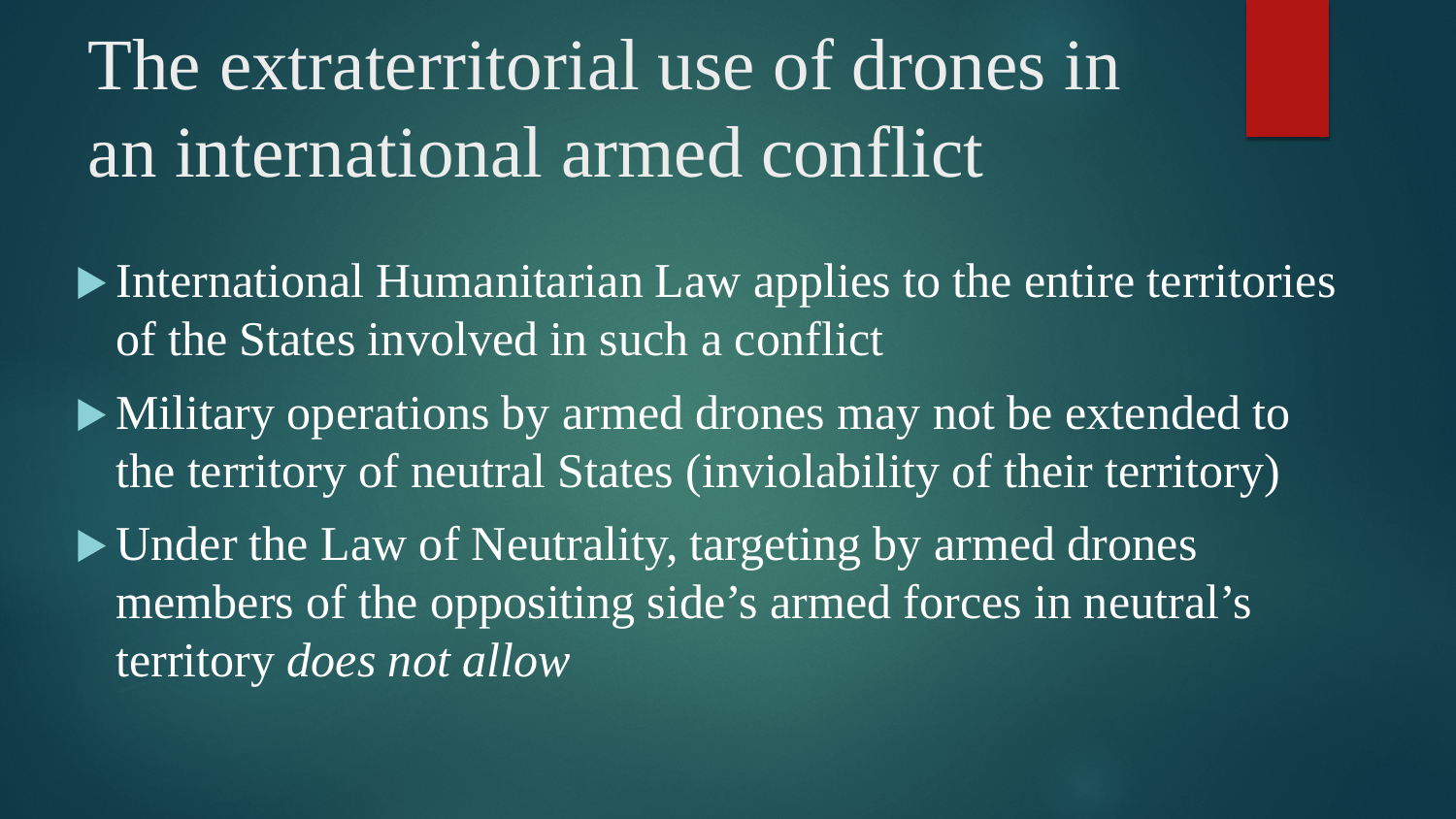#### The extraterritorial use of drones in an non-international armed conflict

#### *First scenario:*

an armed conflict originating within the territory of a State, between government armed forces and one or more organized armed groups, which spills over into the territory of one or more neighbouring States

 Geographical extension of International Humanitarian Law to hostilities carry out by armed drones that spill over into the territory of the neighbouring State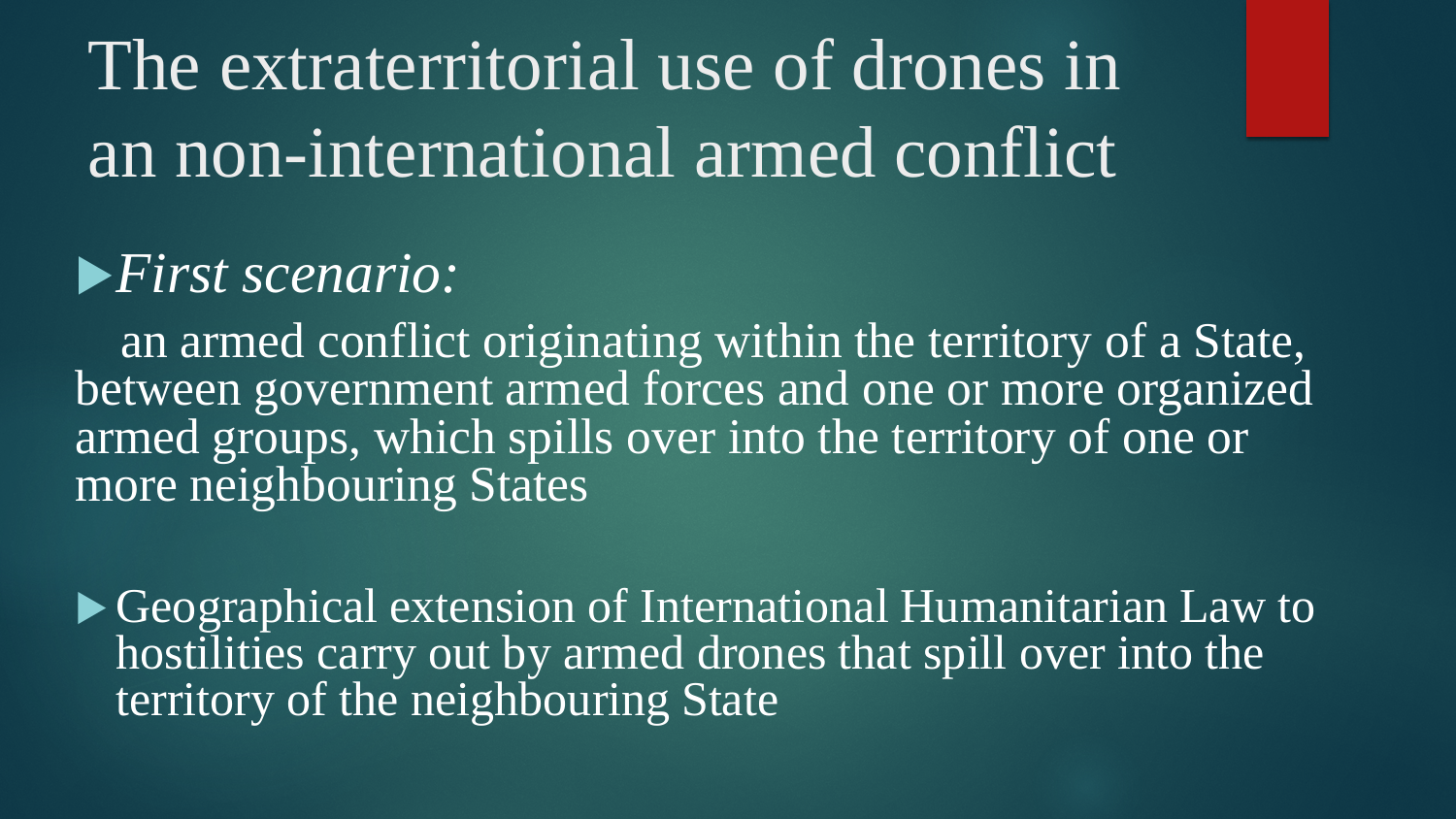### The extraterritorial use of drones in an non-international armed conflict

#### *Second scenario:*

an armed conflict in which the armed forces of one or more States (the "assisting" States) fight alongside te armed forces of a "host" State in its territory against one or more organized armed groups

Drones strikes to persons located in the territory of the "assistant" States would penalized under rules of International Humanitarian Law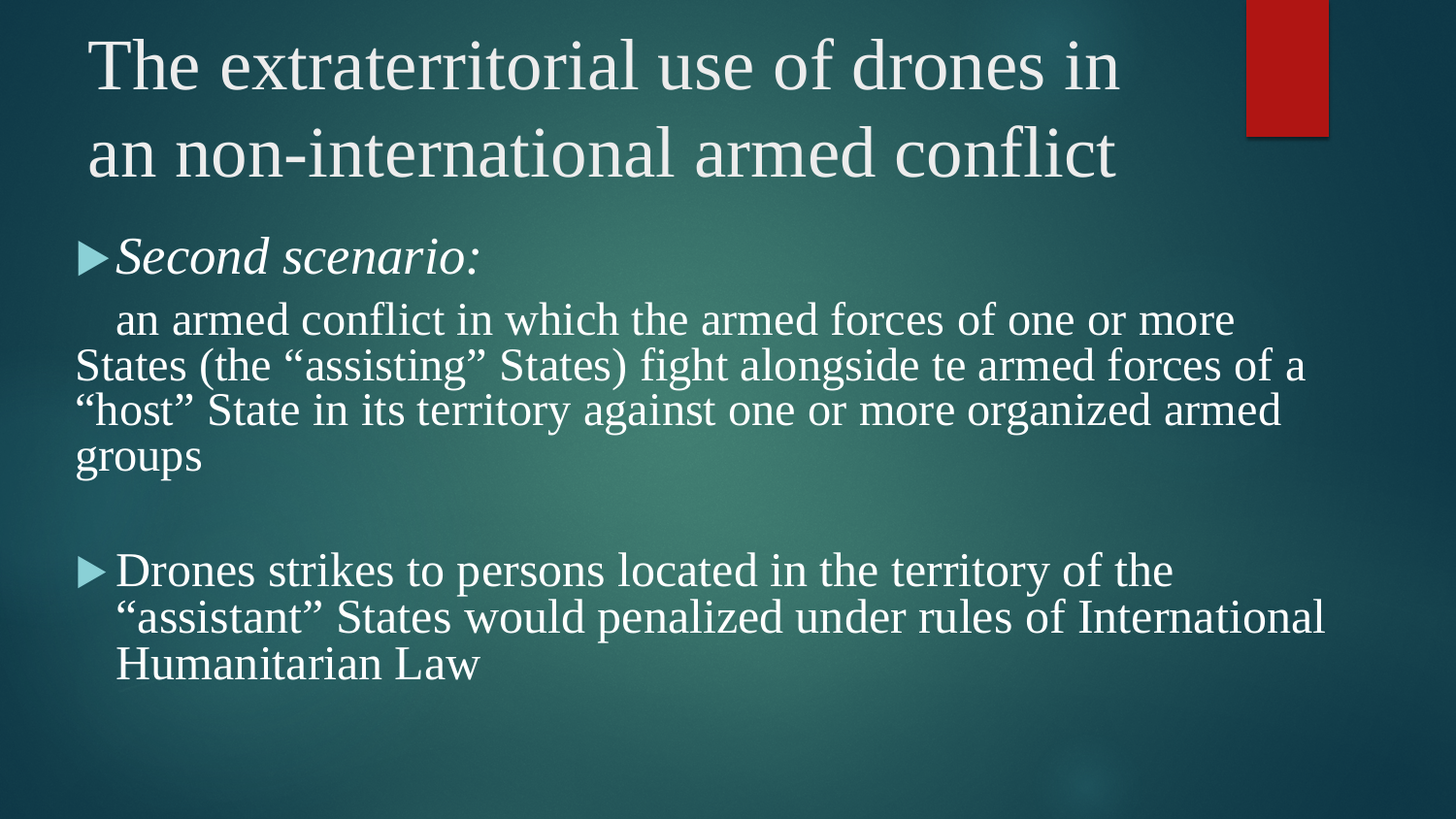The extraterritorial use of drones in an non-international armed conflict

#### *Third scenario:*

the use of drones against a person involved in an ongoing non-<br>international armed conflict located inside the territory of a non-<br>neighbourig and non-belligerent State (global battlefield)

The use of drones would be unlawfull and *is not allowed* according the International Humanitarian Law rules and principles